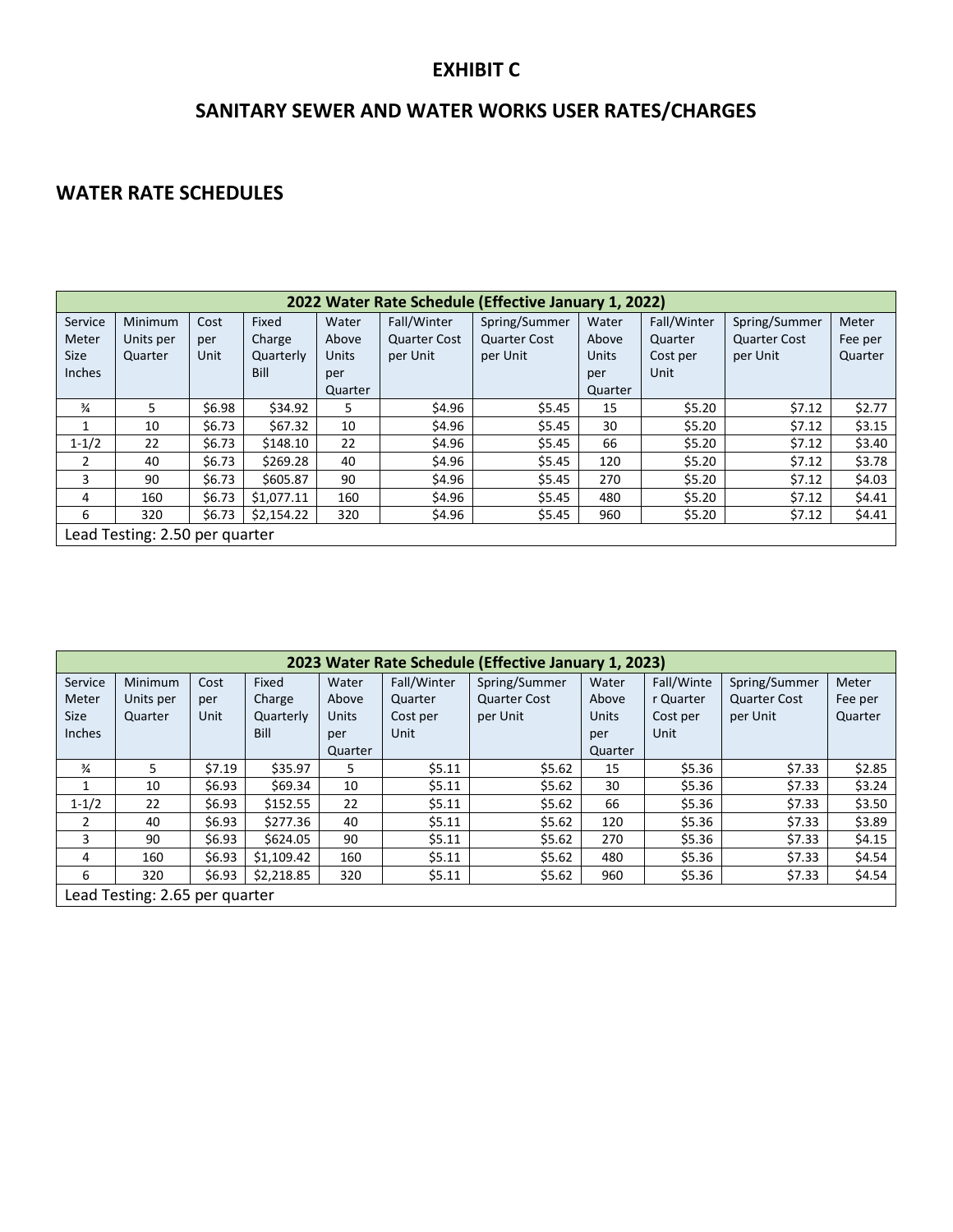# **EXHIBIT C (cont.)**

## **SANITARY SEWER AND WATER WORKS USER RATES/CHARGES**

## **SEWER RATE SCHEDULES**

| 2022 Sewer Rate Schedule (Effective January 1, 2022)                                                                                                       |                                                               |                |                       |             |                      |  |  |  |
|------------------------------------------------------------------------------------------------------------------------------------------------------------|---------------------------------------------------------------|----------------|-----------------------|-------------|----------------------|--|--|--|
| Meter Size Inches                                                                                                                                          | Minimum Units*                                                | Cost per Unit* | <b>Minimum</b>        | Sewer Above | Cost per Unit        |  |  |  |
|                                                                                                                                                            | per Quarter                                                   |                | <b>Quarterly Bill</b> | Units*      | <b>Above Minimum</b> |  |  |  |
| $\frac{3}{4}$ inch                                                                                                                                         | 5                                                             | \$14.33        | \$71.65               | 5           | \$7.46               |  |  |  |
|                                                                                                                                                            | Maximum charge for % inch residential per quarter<br>\$118.29 |                |                       |             |                      |  |  |  |
| 1 inch & Larger<br>5                                                                                                                                       |                                                               | \$14.33        | \$71.65               | 5           | \$7.46               |  |  |  |
|                                                                                                                                                            |                                                               |                |                       |             |                      |  |  |  |
| \$118.29<br>Sewer Flat Rage per Quarter                                                                                                                    |                                                               |                |                       |             |                      |  |  |  |
|                                                                                                                                                            |                                                               |                |                       |             |                      |  |  |  |
| *Units are per 1,000 gallons                                                                                                                               |                                                               |                |                       |             |                      |  |  |  |
| Sewer charge for % inch based on winter quarter water use on residential accounts                                                                          |                                                               |                |                       |             |                      |  |  |  |
| Sewer flat rate charge for unmetered residential or other accounts shall be the established flat rate per quarter<br>multiplied by the number of SAC units |                                                               |                |                       |             |                      |  |  |  |

| 2023 Sewer Rate Schedule (Effective January 1, 2023)                                                              |             |                |                       |             |               |  |  |  |
|-------------------------------------------------------------------------------------------------------------------|-------------|----------------|-----------------------|-------------|---------------|--|--|--|
| Minimum Units*<br>Meter Size Inches                                                                               |             | Cost per Unit* | <b>Minimum</b>        | Sewer Above | Cost per Unit |  |  |  |
|                                                                                                                   | per Quarter |                | <b>Quarterly Bill</b> | Units*      | Above Minimum |  |  |  |
| $\frac{3}{4}$ inch                                                                                                | 5           |                | \$75.95               | 5           | \$7.91        |  |  |  |
| Maximum charge for % inch residential per quarter<br>\$125.39                                                     |             |                |                       |             |               |  |  |  |
| 1 inch & Larger<br>5                                                                                              |             | \$15.19        | \$75.95               | 5           | \$7.91        |  |  |  |
|                                                                                                                   |             |                |                       |             |               |  |  |  |
| \$125.39<br>Sewer Flat Rage per Quarter                                                                           |             |                |                       |             |               |  |  |  |
|                                                                                                                   |             |                |                       |             |               |  |  |  |
| *Units are per 1,000 gallons                                                                                      |             |                |                       |             |               |  |  |  |
| Sewer charge for % inch based on winter quarter water use on residential accounts                                 |             |                |                       |             |               |  |  |  |
| Sewer flat rate charge for unmetered residential or other accounts shall be the established flat rate per quarter |             |                |                       |             |               |  |  |  |
| multiplied by the number of SAC units                                                                             |             |                |                       |             |               |  |  |  |